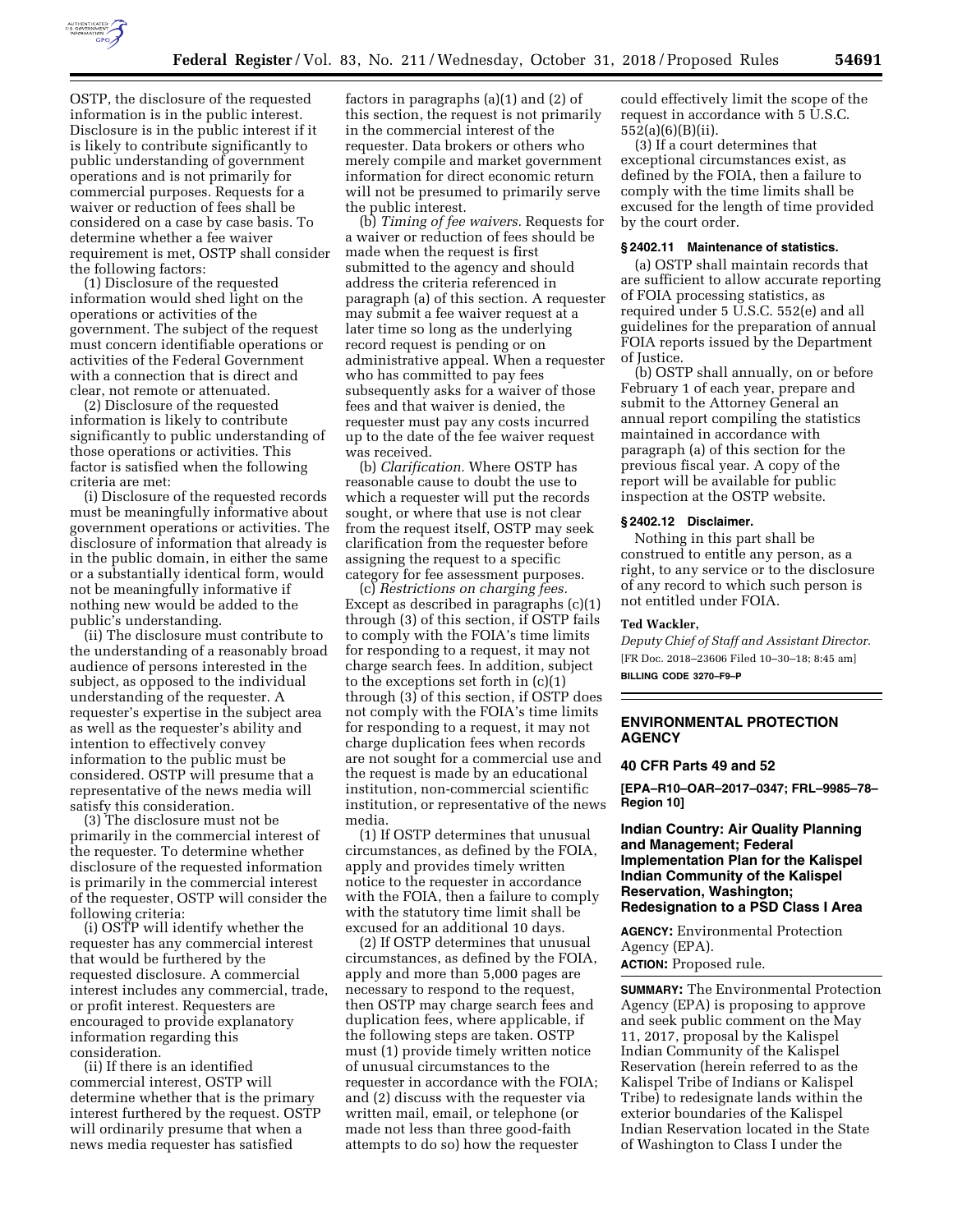Clean Air Act (Act or CAA) program for the prevention of significant deterioration (PSD) of air quality. Redesignation to Class I will result in lowering the allowable increases in ambient concentrations of particulate matter (PM), sulfur dioxide  $(SO<sub>2</sub>)$ , and nitrogen oxides  $(NO<sub>X</sub>)$  on the Kalispel Indian Reservation. The EPA is proposing to codify the redesignation through a revision to the Federal Implementation Plan (FIP) currently in place for the Kalispel Indian Reservation. This FIP will be implemented by the EPA unless or until it is replaced by a Tribal Implementation Plan (TIP). **DATES:** *Comments:* Written comments must be received on or before December 14, 2018.

*Public hearing:* A public hearing is offered to provide interested parties the opportunity to present information and opinions to the EPA concerning our proposal. Interested parties may also submit written comments, as discussed below. A public hearing on this matter will be held on December 6, 2018, between 6:00 p.m. and 9:00 p.m. Pacific Standard Time in the Newport Conference Room located in the Pend Oreille Public Utility District Building, 130 North Washington Street, Newport, Washington 83822. At the hearing, the hearing officer may limit oral testimony to 5 minutes per person. The hearing will be limited to the subject matter of this proposal, the scope of which is discussed below. Written comments may also be submitted at the hearing or by following the process described below. The EPA will not respond to comments during the public hearing. When we publish our final action, we will provide a written response to all relevant written or oral comments received on the proposal. The EPA will not be providing equipment for commenters to show overhead slides or make computerized slide presentations. A transcript of the hearing and written comments will be made available for copying during normal working hours at the address listed for inspection of documents, and also included in the docket for this proposed action. Any member of the public may provide written or oral comments and data pertaining to our proposal at the hearing. Note that any written comments and supporting information submitted during the comment period will be considered with the same weight as any oral comments presented at the public hearing.

**ADDRESSES:** Submit your comments, identified by Docket ID No. EPA–R10– OAR–2017–0347 at *[https://](https://www.regulations.gov)*

*[www.regulations.gov.](https://www.regulations.gov)* Follow the online instructions for submitting comments. Once submitted, comments cannot be edited or removed from *Regulations.gov*. The EPA may publish any comment received to its public docket. Do not submit electronically any information you consider to be Confidential Business Information (CBI) or other information, the disclosure of which is restricted by statute. Multimedia submissions (audio, video, etc.) must be accompanied by a written comment. The written comment is considered the official comment and should include discussion of all points you wish to make. The EPA will generally not consider comments or comment contents located outside of the primary submission (*i.e.* on the web, cloud, or other file sharing system). For additional submission methods, the full EPA public comment policy, information about CBI or multimedia submissions, and general guidance on making effective comments, please visit *[https://www.epa.gov/dockets/](https://www.epa.gov/dockets/commenting-epa-dockets)  [commenting-epa-dockets.](https://www.epa.gov/dockets/commenting-epa-dockets)* 

# **FOR FURTHER INFORMATION CONTACT:**  Sandra Brozusky at (206) 553–5317, or *[brozusky.sandra@epa.gov.](mailto:brozusky.sandra@epa.gov)*

**SUPPLEMENTARY INFORMATION:** 

Throughout this document, wherever "we," "us," or "our" is used, it is intended to refer to the EPA.

# **Table of Contents**

#### I. Background

# II. Proposed Action

III. Statutory and Executive Order Reviews

# IV. Statutory Authority **I. Background**

Part C of the CAA contains the PSD program. The intent of this part is to prevent deterioration of existing air quality in areas having relatively clean air, *i.e.* areas meeting the National Ambient Air Quality Standards (NAAQS). The Act provides for three basic classifications applicable to all lands of the United States. Associated with each classification are increments which represent the increase in air pollutant concentrations that would be considered significant. PSD Class I allows the least amount of deterioration of existing air quality. PSD Class II allows a moderate amount of deterioration, while PSD Class III allows the greatest amount of deterioration. Under the 1977 Amendments to the Clean Air Act, all areas of the country that met the NAAQS were initially designated as Class II, except for certain international parks, wilderness areas, national memorial parks and national parks, and any other areas previously designated Class I. The Act allows states

and Indian governing bodies to redesignate areas under their jurisdiction to PSD Class I or PSD Class III to accommodate the social, economic, and environmental needs and desires of the local population.

On May 11, 2017, the Kalispel Tribe submitted to the EPA an official proposal to redesignate the original Kalispel Reservation from Class II to Class I. The original Kalispel Reservation was established by Executive Order No. 1904, signed by President Woodrow Wilson on March 23, 1914. A copy of this Executive Order is included in the docket for this proposed action. The Kalispel Tribe submitted a supplement to the official proposal on July 13, 2017. The Kalispel Reservation is located in the State of Washington. With their proposal and supplement, the Kalispel Tribe submitted an analysis of the impacts of the redesignation within and outside of the proposed Class I area, documentation of the delivery and publication of appropriate notices, a record of the public hearing held on April 10, 2017, and comments received by the Kalispel Tribe on the proposed redesignation. The following discusses the requirements for a redesignation and how the Kalispel Tribe complied with those requirements.

# *A. Statutory and Regulatory Requirements for Redesignation*

Section 164 of the CAA and 40 CFR 52.21(g) outline the requirements for redesignation of areas under the PSD program. Section 164(c) of the CAA provides that the lands within the exterior boundaries of the reservations of Federally-recognized Indian tribes may be redesignated only by the appropriate Indian governing body. Under section 164(b)(2) of the CAA, Congress generally established a narrow role for the EPA in reviewing state and tribal PSD redesignations. Congress explained that the EPA may disapprove a redesignation only if it finds, after notice and opportunity for hearing, that the redesignation does not meet the procedural requirements of section 164 of the Act or it is inconsistent with section 162(a) or 164(a) of the CAA. *See*  42 U.S.C. 7474(b)(2). Section 162(a) of the Act establishes mandatory Class I areas and section 164(a) of the CAA identifies areas that may not be redesignated to Class III. *See* 42 U.S.C. 7472(a) & 7474(a). Because of the nature of the area proposed for redesignation to Class I, neither of these sections prohibit the proposed redesignation.

The EPA is proposing this action in accordance with the requirements of section 164 of the CAA. In section 164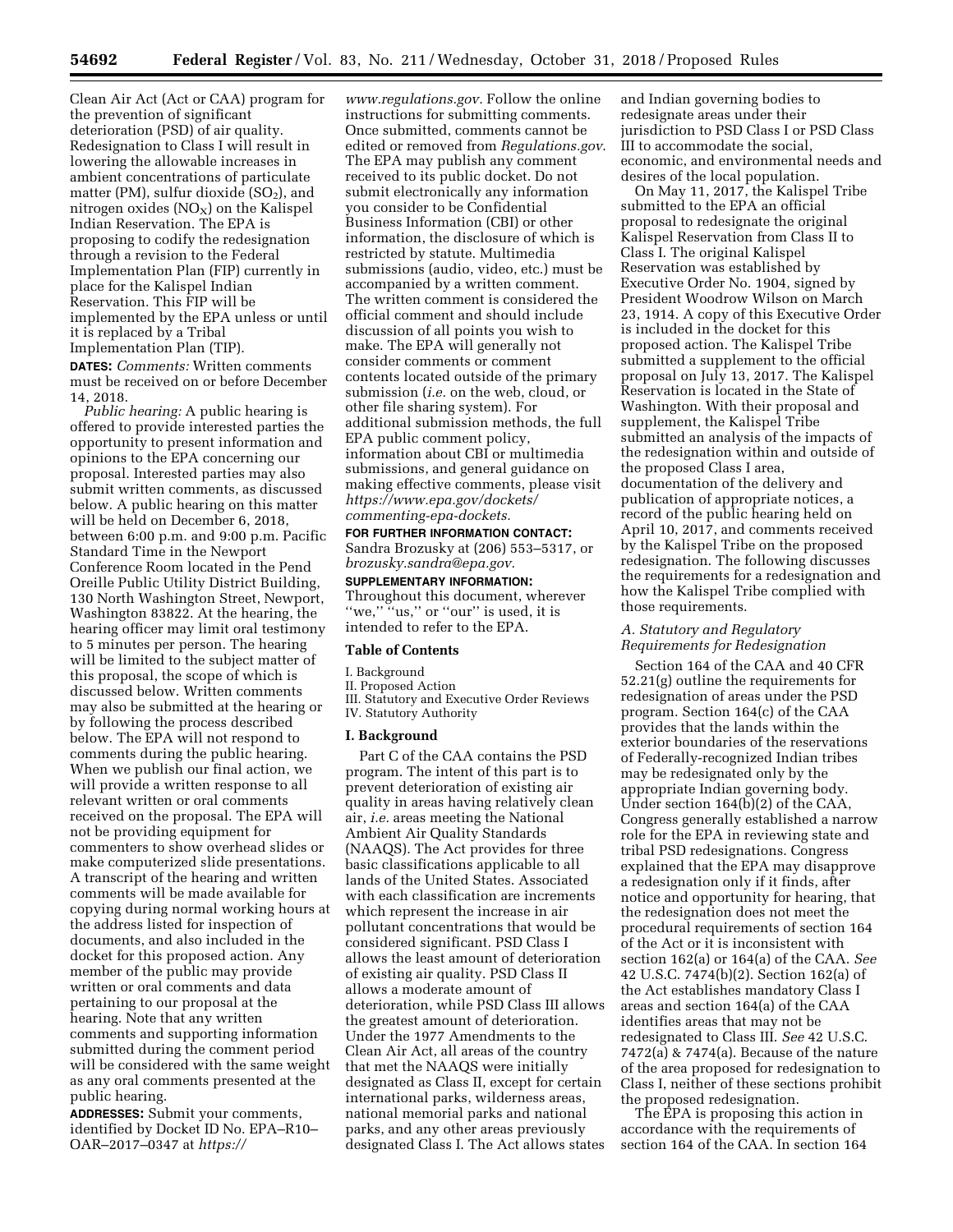of the Act, Congress provides states and tribes the ultimate authority to reclassify any lands within their borders as Class I based on the following statutory and regulatory requirements:

(1) At least one public hearing must be held in accordance with procedures established in 40 CFR 51.102. *See* 40 CFR 52.21(g)(2)(i).

(2) Other States, Indian Governing Bodies, and Federal Land Managers whose lands may be affected by the proposed redesignation must be notified at least 30 days prior to the public hearing. *See* 40 CFR 52.21(g)(2)(ii).

(3) At least 30 days prior to the Tribe's public hearing, a discussion of the reasons for the proposed redesignation including a satisfactory description and analysis of the health, environmental, economic, social, and energy effects of the proposed redesignation must be prepared and made available for public inspection. *See* 40 CFR 52.21(g)(2)(iii).

(4) Prior to the issuance of the public notice for a proposed redesignation of an area that includes Federal lands, the Tribe must provide written notice to the appropriate Federal Land Manager and afford an adequate opportunity for the Federal Land Manager to confer with the Tribe and submit written comments and recommendations. *See* 40 CFR 52.21(g)(2)(iv).

(5) The proposal to redesignate has been made after consultation with the elected leadership of local and other substate general purpose governments in the area covered by the proposed redesignation. *See* 40 CFR 52.21(g)(2)(v).

(6) Prior to proposing the redesignation, the Indian Governing Body must consult with the State(s) in which the Indian Reservation is located and that border the Indian Reservation. *See* 40 CFR 52.21(g)(4)(ii).

(7) Following completion of the procedural steps and consultation, the Tribe must submit to the Administrator a proposal to redesignate the area. *See*  40 CFR 52.21(g)(4).

# *B. Kalispel Tribe of Indians' Submittal*

The May 11, 2017, proposal for redesignation and the July 13, 2017, supplement, submitted by Mr. Glen Nenema, Chairman of the Kalispel Business Council, include evidence that all statutory and regulatory requirements for redesignation of an Indian Reservation from Class II to Class I have been met by the Kalispel Tribe of Indians. The Kalispel Tribe of Indians is a Federally-recognized Indian Tribe.1 The Kalispel Business Council is the Indian governing body for the Kalispel Indian Reservation and only lands

within the exterior boundaries of the Reservation are proposed for redesignation. The EPA proposes to find that the Tribe's submittal demonstrates that the Tribe met the requirements for redesignation discussed above, as follows:

*(1) At least one public hearing must be held in accordance with procedures established in 40 CFR 51.102. See 40 CFR 52.21(g)(2)(i).* 

The Kalispel Tribe conducted a public hearing on April 10, 2017, at the Kalispel Tribe's Camas Center for Community Wellness in Cusik, Washington. Notice of the hearing appeared in the area newspaper on March 8, 2017, at least 30 days prior to the hearing. The notice appeared again in the same area newspaper on March 15, 2017. The newspaper notices contained the date, time, and place of the hearing. The notices also included instructions for submitting comments on the proposal. In addition, the newspaper notices informed the public of the availability of a report entitled ''Kalispel Indian Reservation Prevention of Significant Deterioration Program Class I Redesignation Technical Report, Usk, Washington'' (Technical Report). The contents of the Technical Report are discussed further in section I.B(3). The Kalispel Tribe provided notice of the hearing to the State of Washington Department of Ecology on March 6, 2017, and EPA Region 10 on March 8, 2017. The Kalispel Tribe's submittal includes a certification that the hearing was held in compliance with 40 CFR 51.102, as well as a transcript of the hearing, notices, invitations to consult, and copies of comments received. These documents are included in the docket for this proposed action. Accordingly, the EPA proposes to determine that the hearing held by the Kalispel Tribe satisfied the public hearing requirement in 40 CFR 52.21(g)(2)(i).

*(2) Other States, Indian Governing Bodies, and Federal Land Managers whose lands may be affected by the proposed redesignation must be notified at least 30 days prior to the public hearing. See 40 CFR 52.21(g)(2)(ii).* 

The Kalispel Tribe's submittal includes copies of letters sent to several entities potentially affected by the proposed redesignation. Specifically, on March 4, 2017, the Tribe sent letters to Jay Inslee, the Governor of Washington, Clement ''Butch'' Otter, the Governor of Idaho, Mike Marchand, Chair of the Confederated Tribes of the Colville Reservation Tribal Government, and Carol Evans, Chair of the Spokane Tribe of Indians Tribal Government. These letters invited the entities to consult with the Kalispel Tribe on the proposed

redesignation. In addition, on March 6, 2017, the Kalispel Tribe sent similar letters to the Federal Land Managers for the Little Pend Oreille National Forest, Idaho Panhandle National Forest, Colville National Forest, as well as the Spokane Office of the Bureau of Land Management. None of the letter recipients requested consultation with the Kalispel Tribe regarding the proposal. As discussed in section I.B(1), the Kalispel Tribe also ran public service notices in the area newspaper on March 8, 2017 and March 15, 2017, announcing the public hearing. Based on the outreach to states, Indian governing bodies, and the Federal Land Managers whose lands may be affected by the proposed redesignation, the EPA proposes to determine that the Kalispel Tribe complied with the notice requirements of 40 CFR  $52.21(g)(2)(ii)$ .

(3) At least 30 days prior to the Tribe's public hearing, a discussion of the reasons for the proposed redesignation including a satisfactory description and analysis of the health, environmental, economic, social and energy effects of the proposed redesignation must be prepared and made available for public inspection. See 40 CFR 52.21(g)(2)(iii).

In accordance with the requirement above, the Kalispel Tribe completed the Technical Report in February 2017. The Technical Report includes a description and analysis of the health, environmental, economic, social, and energy effects of the proposed redesignation. At least 30 days prior to the public hearing, the Kalispel Tribe made the Technical Report available on its website, as well as in hard copy form at the Kalispel Tribal Headquarters in Cusick, Washington.2 In addition, the Kalispel Tribe's May 11, 2017, proposal included documentation that availability of the Technical Report was sent to appropriate state, local, and Federal officials at least 30 days prior to the hearing.

The Technical Report includes analyses of the health, environmental, economic, social, and energy effects of the proposed redesignation. The Technical Report contains a detailed comparison of baseline conditions, including climate, air quality, fish and wildlife, human health, and socioeconomics, to anticipated conditions following the redesignation. Information sources used to derive baseline conditions in the Technical

<sup>1</sup> 82 FR 4915, 4917 (Jan. 17, 2017).

<sup>2</sup>*[https://www.kalispeltribe.com/kalispel-natural](https://www.kalispeltribe.com/kalispel-natural-resources-department/air-quality/airshed-redesignation)[resources-department/air-quality/airshed](https://www.kalispeltribe.com/kalispel-natural-resources-department/air-quality/airshed-redesignation)[redesignation.](https://www.kalispeltribe.com/kalispel-natural-resources-department/air-quality/airshed-redesignation)* The Tribe's website also contains an Airshed FAQ and Class I Fact Sheet, which explain the basics of the PSD program, the reasons for the Tribe's proposal, as well as the potential effects if the Reservation is redesignated to Class I.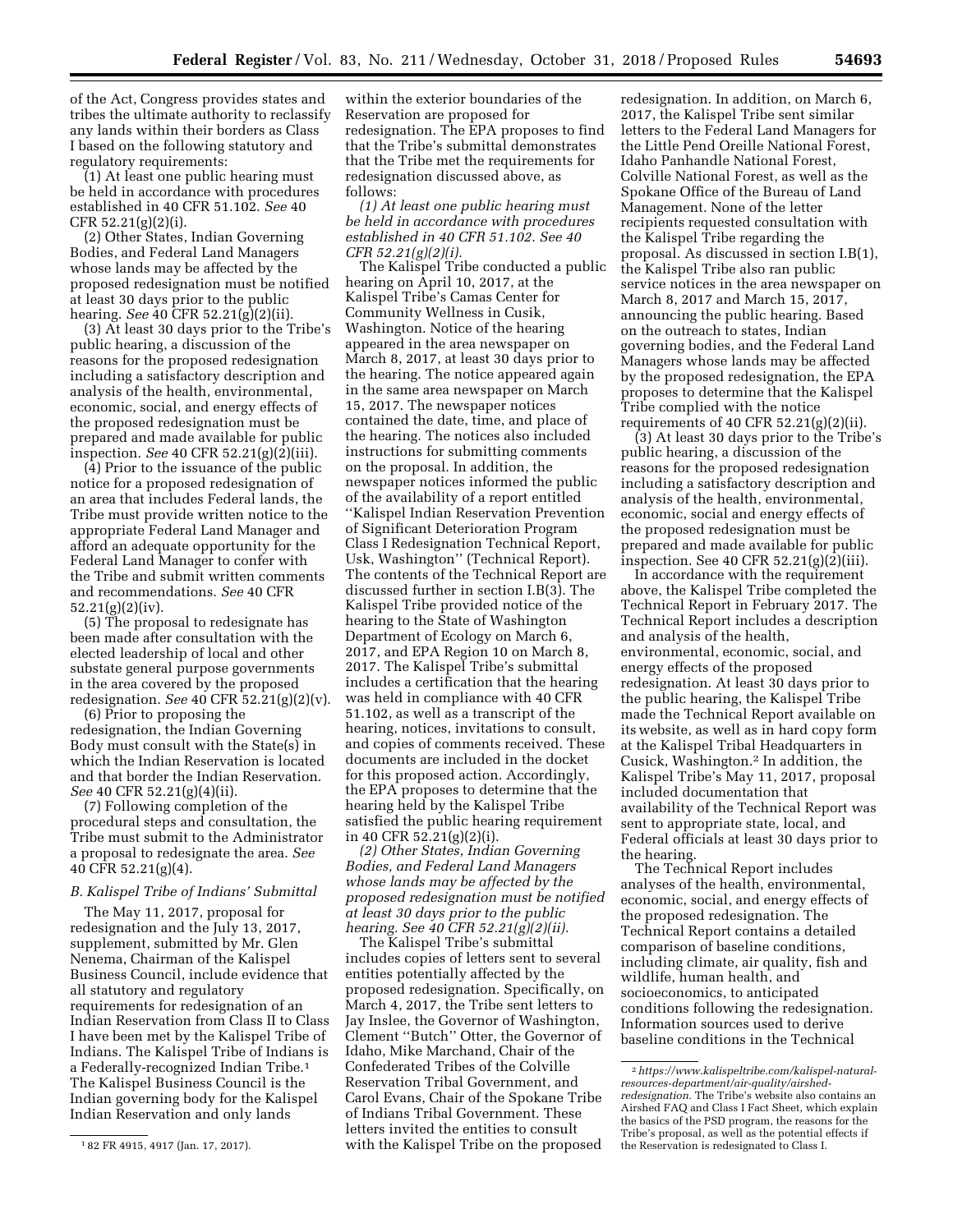Report include ambient air quality monitoring data, potential emissions from sources located in or near the Reservation, wildlife surveys, census data, and commuting patterns.

The Technical Report analyzes how the proposed redesignation will impact the baseline conditions by addressing the anticipated health, environmental, economic, social, and energy effects. Specifically, the Technical Report discusses the health and environmental benefits of preserving the existing air quality in and around the Kalispel Reservation by assessing the adverse health effects of increased concentrations of criteria pollutants such as oxides of nitrogen and oxides of sulfur. The Technical Report also includes a discussion of the impact of redesignation on the current and anticipated future economic trends in the area. The Technical Report additionally describes the importance of maintaining good air quality to the social and cultural values and health of the Kalispel people.

The Kalispel Tribe also commissioned two supplemental analyses to address the energy and socioeconomic impacts of reclassification. The supplemental energy impact analysis employed air dispersion modeling to simulate the impacts of redesignating the area to Class I on two hypothetical energy projects. According to the supplemental analysis, the expected emissions from either project would not interfere with maintaining the Class I PSD increments. Our analysis found that the air dispersion modeling was performed in compliance with the EPA Guideline on Air Quality Modeling codified at 40 CFR part 51, Appendix W. The EPA's analysis of the modeling conducted for the Technical Report is included the docket for this proposed action. These supplemental analyses were included as appendices to the Technical Report. The Technical Report and supplemental analyses are included in the docket for this proposed action.

Based on the analyses discussed above, the Technical Report concludes that the redesignation will result in a reduction in future health problems for those residing in and around the Kalispel Reservation, enhanced protection for the health and cultural use of natural resources, and overall improved economic well-being with minimal damage to local economic vitality. Accordingly, we propose to determine that the Kalispel Tribe satisfied the requirement to make publicly available 30 days in advance of the public hearing a satisfactory description and analysis of the health, environmental, economic, social, and

energy effects of the proposed redesignation.

*(4) Prior to the issuance of the public notice for a proposed redesignation of an area that includes Federal lands, the Tribe must provide written notice to the appropriate Federal Land Manager (FLM) and afford an adequate opportunity for the FLM to confer with the Tribe and submit written comments and recommendations. See 40 CFR 52.21(g)(2)(iv).* 

The Kalispel Tribe proposed to redesignate from Class II to Class I only those lands within the exterior boundaries of the Kalispel Indian Reservation. Therefore, the Kalispel Tribe is the Federal Land Manager for the lands subject to redesignation. Even so, as discussed in section I.B(2), the Kalispel Tribe offered several Forest Supervisors for neighboring National Forests the opportunity to confer prior to issuing the public notice. Therefore, we propose to determine that the Tribe has satisfied this requirement.

*(5) The proposal to redesignate has been made after consultation with the elected leadership of local and other substate general purpose governments in the area covered by the proposed redesignation. See 40 CFR 52.21(g)(2)(v).* 

The regulation at 40 CFR  $52.21(g)(2)(v)$  requires consultation with the elected leadership of the local and other substate general purpose government ''in the area covered by the proposed redesignation.'' The lands covered by the proposed redesignation lie wholly within the exterior boundaries of the Kalispel Indian Reservation. The Kalispel Business Council is the exclusive governing authority in the Kalispel Indian Reservation. There is no requirement for a finding on what areas may be affected by a proposed redesignation or notice to such government in such areas. Nevertheless, on March 6, 2017, the Kalispel Tribe sent a courtesy notice of the Tribe's intent to propose redesignation, as well as the date, time, and location for the public hearing and the availability of the Technical Report to several Pend Oreille County officials. The notice solicited the County's input on the proposed redesignation. The EPA is proposing to determine that the Kalispel Tribe satisfied the requirement to consult with the elected leadership of local and other substate general purpose governments in the area covered by the proposed redesignation prior to submitting the proposal.

*(6) Prior to proposing the redesignation, the Indian Governing Body must consult with the State(s) in which the Reservation is located and* 

*that border the Reservation. See 40 CFR 52.21(g)(4)(ii).* 

The Kalispel Indian Reservation is located in the State of Washington. On March 4, 2017, the Kalispel Tribe sent a letter to the Governor of Washington inviting the State to consult with the Tribe on the proposal to redesignate the Kalispel Reservation to a Class I area. On the same date, the Tribe sent a similar letter to the Governor of Idaho, despite the fact that the Reservation does not border the State of Idaho. Neither the State of Washington, nor the State of Idaho requested consultation. Therefore, we are proposing to determine that the Kalispel Tribe satisfied this requirement.

*(7) Following completion of the procedural requirements, the Tribe must submit to the Administrator a proposal to redesignate the area. See 40 CFR 52.21(g)(4).* 

On May 11, 2017, Glen Nenema, Chairman of the Kalispel Business Council, submitted to the EPA Region 10 Regional Administrator the Kalispel Tribe's proposal to redesignate the lands within the exterior boundaries of the Kalispel Indian Reservation to a Class I area under the CAA PSD program.3 Chairman Nenema supplemented the initial proposal on July 13, 2017. The Kalispel Business Council is the official governing body of the Kalispel Tribe. Therefore, the EPA proposes to determine that the Kalispel Tribe complied with the requirement that the Tribe submit to the Administrator a proposal to redesignate the area.

#### **II. Proposed Action**

The EPA's review has not found any procedural deficiencies associated with the Kalispel Tribe's proposal. Accordingly, pursuant to section 164 of the CAA and 40 CFR 52.21(g), the redesignation is hereby proposed for approval. The EPA is proposing to codify the redesignation through a revision to the FIP currently in place for the Kalispel Indian Reservation. *See* 40 CFR 49.10191–49.10220. This FIP will be implemented by the EPA unless or until it is replaced by a TIP. To ensure transparency, the EPA is also proposing a clarifying revision to the Washington State Implementation Plan at 40 CFR part 52 subpart WW, which would inform any party interested in Washington's significant deterioration of air quality provisions that the Kalispel Reservation is a Class I area for purposes of prevention of significant

<sup>3</sup>EPA Delegation of Authority 7–164 authorizes the Regional Administrator of EPA Region 10 to propose or take final action on a FIP under Section 301(d) of the Clean Air Act that applies only in Indian Country in Region 10.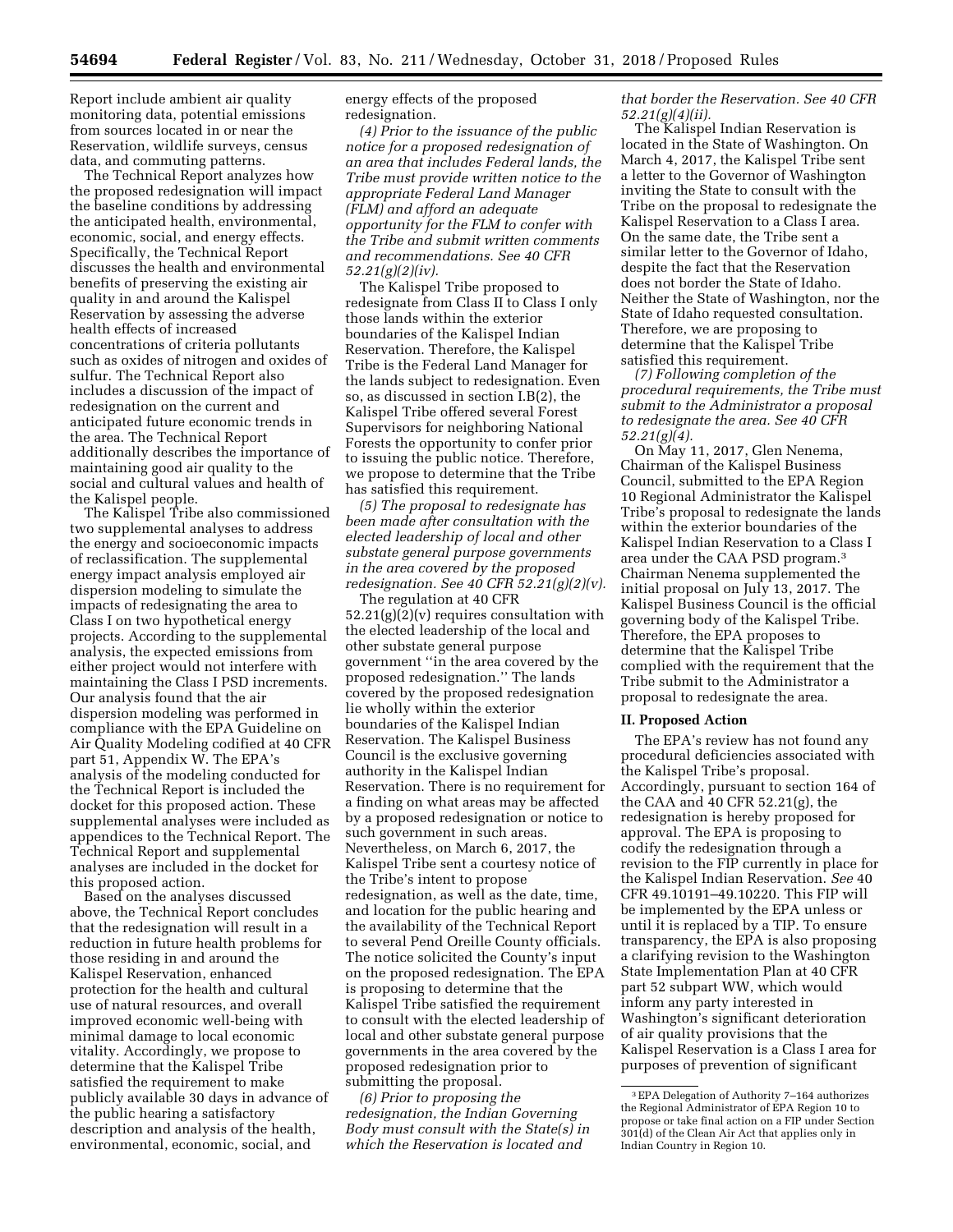deterioration of air quality. The public is invited to comment on whether the Kalispel Tribe has met all procedural requirements of section 164 of the CAA and 40 CFR 52.21(g), as well as the EPA's proposal to codify the redesignation through a revision to the FIP currently in place for the Kalispel Indian Reservation and proposed revision to the Washington State Implementation Plan.

#### **III. Statutory and Executive Order Reviews**

*A. Executive Order 12866: Regulatory Planning and Review and Executive Order 13563: Improving Regulation and Regulatory Review* 

This action is not a ''significant regulatory action'' under the terms of the Executive Order (E.O.) 12866 (58 FR 51735, October 4, 1993) and is therefore not subject to review under the E.O., and was not submitted to the Office of Management and Budget (OMB) for review.

*B. Executive Order 13771: Reducing Regulation and Controlling Regulatory Costs* 

This action is not expected to be an Executive Order 13771 regulatory action because this action is not significant under Executive Order 12866.

#### *C. Paperwork Reduction Act*

This action does not impose an information collection burden under the provisions of the Paperwork Reduction Act, 44 U.S.C. 3501 *et seq.* We are not proposing to promulgate any new paperwork requirements (*e.g.,*  monitoring, reporting, record keeping) as part of this proposed action. The regulation at 40 CFR 49.10198 incorporates by reference the Federal PSD program promulgated at 40 CFR 52.21. The Office of Management and Budget (OMB) has previously approved the information collection requirements contained in the existing regulations (40 CFR 52.21) under the provisions of the Paperwork Reduction Act, 44 U.S.C. 3501 *et seq.,* and has assigned OMB control number 2060–0003, EPA ICR number 1230.32.

# *D. Regulatory Flexibility Act (RFA), as Amended by the Small Business Regulatory Enforcement Fairness Act of 1996 (SBREFA), 5 U.S.C. 601 et seq.*

The RFA generally requires an agency to prepare a regulatory flexibility analysis of any rule subject to notice and comment rulemaking requirements under the Administrative Procedures Act or any other statute unless the agency certifies that the rule will not have a significant economic impact on

a substantial number of small entities. Small entities include small businesses, small organizations, and small governmental jurisdictions.

For the purposes of assessing the impacts of this final action on small entities, small entity is defined as: (1) A small business as defined by the Small Business Administration's (SBA) regulations at 13 CFR 121.201; (2) a small governmental jurisdiction that is a government of a city, county, town, school district, or special district with a population of less than 50,000; or (3) a small organization that is any not-forprofit enterprise that is independently owned and operated and is not dominant in its field. I certify that this action will not have a significant economic impact on a substantial number of small entities under the RFA. This proposed action will not impose any new requirements on small entities. If finalized, this proposed action would redesignate to Class I only those lands within the exterior boundaries of the Kalispel Indian Reservation under the CAA's PSD program. The PSD permitting requirements already apply on the Reservation as well as the surrounding area. In addition, the PSD permitting requirements only apply to the construction of new major stationary sources or major modifications to existing major stationary sources. Therefore, the EPA does not anticipate this proposed action having a significant economic impact on a substantial number of small entities.

#### *E. Unfunded Mandates Reform Act*

Title II of the Unfunded Mandates Reform Act of 1995 (UMRA), Public Law 104–4, establishes requirements for Federal agencies to assess the effects of their regulatory actions on state, local, and tribal governments and the private sector. This proposed action does not contain any unfunded mandate as described in UMRA, 2 U.S.C. 1531– 1538, and does not significantly or uniquely affect small governments. The proposed action imposes no enforceable duty on any state, local, or tribal governments or the private sector. Nor does this action create additional requirements beyond those already applicable under the existing PSD permitting requirements.

#### *F. Executive Order 13132: Federalism*

This proposed action does not have Federalism implications. It will not have substantial direct effects on the states, on the relationship between the national government and the states, or on the distribution of power and responsibilities among the various levels of government. This proposed

action does not change the relationship between the states and the EPA regarding implementation of the PSD permitting requirements in the area. The EPA administers the PSD permitting requirements within the Kalispel Reservation. The States of Washington and Idaho administer the permitting requirements in the nearby areas.

# *G. Executive Order 13175: Consultation and Coordination With Indian Tribal Governments*

This proposed action has tribal implications. However, it will neither impose substantial direct compliance cost on Federally-recognized tribal governments, nor preempt tribal law. The EPA is proposing this action in response to the Kalispel Tribe's proposal to redesignate the Kalispel Reservation from a Class II to a Class I area. If this proposed action is finalized, then major stationary sources proposed to be constructed within the boundaries of the Kalispel Reservation will be required to demonstrate that the source does not contribute to an exceedance of the lower PSD increments for Class I areas. Nonetheless, pursuant to the EPA Policy on Consultation and Coordination with Indian Tribes, the EPA consulted with tribal officials early in the process of developing this proposed action so that they could have meaningful and timely input into its development. The Kalispel Tribe submitted its proposal on May 11, 2017. Subsequent to receiving the submission, the EPA communicated and corresponded with the Tribe numerous times throughout the review process.

# *H. Executive Order 13045: Protection of Children From Environmental Health & Safety Risks*

The EPA interprets Executive Order 13045 as applying only to those regulatory actions that concern environmental health or safety risks that the EPA has reason to believe may disproportionately affect children, per the definition of ''covered regulatory action'' in section 2–202 of the Executive Order. Redesignation of the Kalispel Indian Reservation to Class I from Class II will reduce the allowable increase in ambient concentrations of various types of pollutants. The reduction of allowable increases in these pollutants can only be expected to better protect the health of tribal members, members of the surrounding communities, and especially children and asthmatics. *See* 78 FR 3086 (regarding the specific human health consequences of exposure to elevated levels of coarse and fine particles); 82 FR 34,792 (regarding the specific human